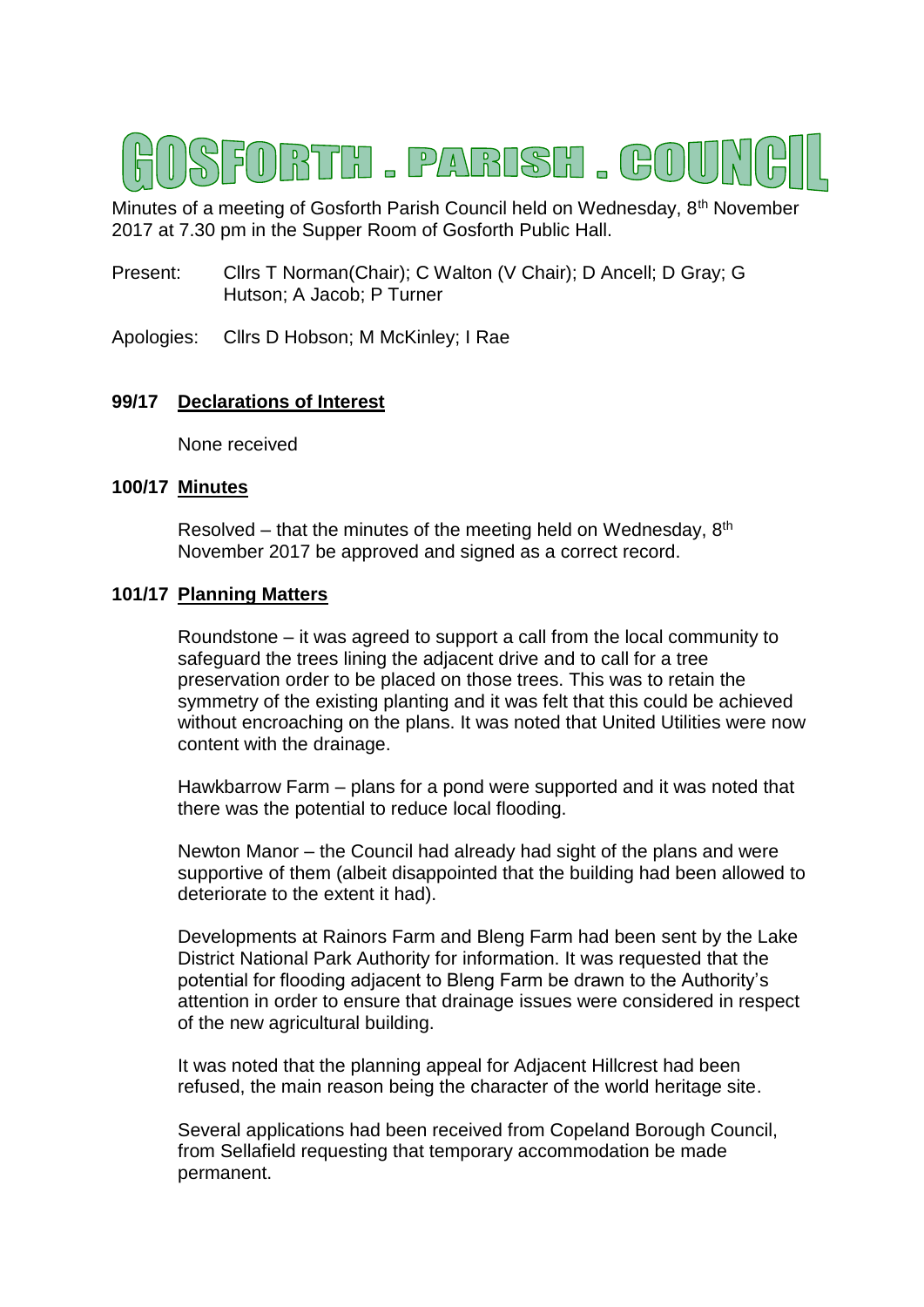This was largely in respect of car parking and one for office accommodation. In respect of a waste facility, it was agreed to request further information.

#### **102/17 Gosforth Village Care and Assets**

It was felt that the time had come to address the issue of contractors parking all day in the village, preventing parents from using the playing field. It was agreed to discuss car parking at the January meeting. It was noted that the gate had been returned to the playing field in an attempt to alleviate the situation.

The Rotarians had volunteered to help prune bushes in the car park, which was appreciated by the Council.

The new seat, the cost of which was being met by a donation to the Parish Council, was due to be delivered shortly and it was agreed that the old seat be moved to the adjacent land, where the landowner was happy for people to stray into.

## **103/17 Viking Way Opening**

Copeland Borough Council had agreed a grant of £250. This was being matched by Seascale and it was agreed that Gosforth Parish Council would also contribute up to £250. This would allow for a Viking Encampment to be set up on the Playing Field, with drinks to be offered in the Pavillion by the Scouts. . The Kellbank Hotel had volunteered to provide a hot dog stall at cost. It was agreed that the cost of the Vikings hot dog be met from the grant money.

The Clerk agreed to speak to her counterpart at Seascale to agree the details of financing.

The Clerk clarified that any expenses could only be paid by the appropriate claim form and receipts, or by invoices.

#### **104/17 Meetings**

It was noted (with thanks from the Clerk for the consideration shown) that the December meeting would now be **4 th December 2017.**

The Parish Planning meeting had received a contribution from a member of the public in respect of a vision for the village. Notes would be circulated in due course.

The Finance Committee minutes were received and noted. This meeting had focused almost entirely on the parish precept which would be tabled to the next meeting.

Cllr Walton had attended the Mid-Copeland group.